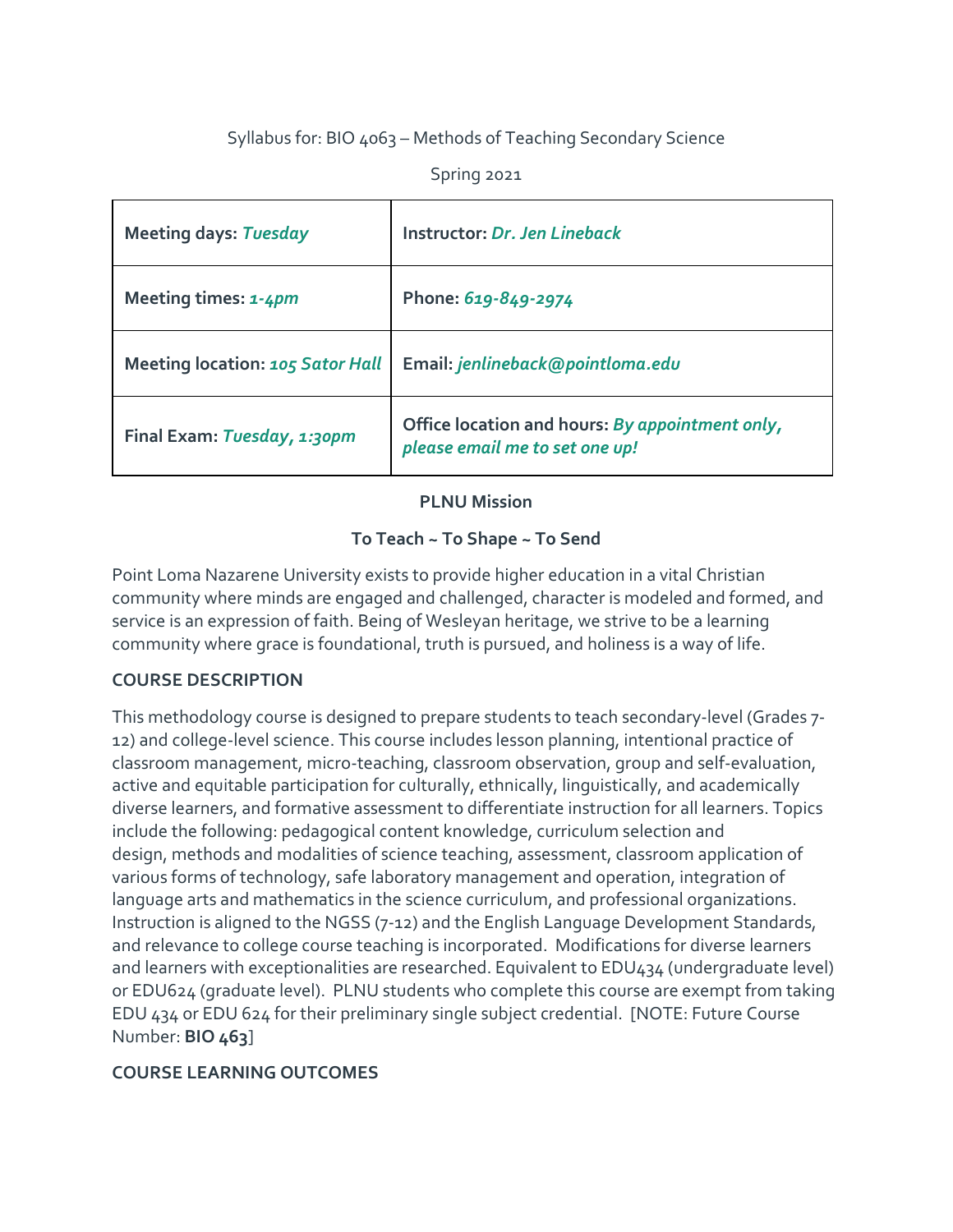|                | <b>Candidate Learning Outcomes</b>                                                                                                                                                                           | <b>TPE</b>                                                   | <b>Activities/Assignments</b>                                                                                                         |
|----------------|--------------------------------------------------------------------------------------------------------------------------------------------------------------------------------------------------------------|--------------------------------------------------------------|---------------------------------------------------------------------------------------------------------------------------------------|
| $\overline{1}$ | Designs instruction using state-<br>adopted content standards and<br>applicable ELD Standards for<br>maximum student achievement.                                                                            | <b>Subject Specific</b><br>Pedagogical Skills for<br>Science | Lesson Plan Assignment<br>Plan, Presentation,<br>$\circ$<br>Reflection<br>Written Assignment #13                                      |
| $\overline{2}$ | Analyzes instruction to promote a<br>balance among science<br>information, concepts, and<br>engineering principles as outlined<br>in the NGSS.                                                               | <b>Subject Specific</b><br>Pedagogical Skills for<br>Science | [Observed] Lesson ASET and<br>Analysis<br>Lesson Comparison<br>Assignment<br>In-class Analysis of LPs                                 |
| 3              | Designs instruction that serves to<br>illustrate science concepts,<br>principles, scientific investigation,<br>and experimentation.                                                                          | <b>Subject Specific</b><br>Pedagogical Skills for<br>Science | Lesson Plan Assignment<br>$\bullet$<br>Plan, Presentation,<br>$\circ$<br>Reflection                                                   |
| 4              | Understands the nature of<br>science, the integration of<br>engineering design, and the<br>connections between society,<br>technology and the environment.                                                   | <b>Subject Specific</b><br>Pedagogical Skills for<br>Science | <b>NGSS Scavenger Hunt</b><br>Lesson Plan Assignment<br>Plan, Presentation,<br>$\circ$<br>Reflection                                  |
| 5              | Designs instruction that focuses<br>on mathematical concepts,<br>including the importance of<br>accuracy, precision, and<br>estimation, and the uses and<br>limitations of media and<br>technology as tools. | <b>Subject Specific</b><br>Pedagogical Skills for<br>Science | Paper Towel In-Class Activity<br>Written Assignment #2<br>Lesson Plan Assignment<br>Plan, Presentation,<br>$\circ$<br>Reflection      |
| 6              | Examines methods that<br>encourage students to pursue<br>science interests, especially<br>students from groups<br>underrepresented in science<br>careers.                                                    | <b>Subject Specific</b><br>Pedagogical Skills for<br>Science | [Observed] Lesson ASET and<br>$\bullet$<br>Analysis<br>In-class activity: Design a<br>lesson to foster scientific<br>identity         |
| 7              | Understands the practices that<br>provide ethical care when live<br>animals are present in the<br>classroom.                                                                                                 | <b>Subject Specific</b><br>Pedagogical Skills for<br>Science | Safety Handbook In-class<br>$\bullet$<br>Discussion<br><b>Science Safety Plan</b>                                                     |
| 8              | Designs instruction that engages<br>students in discourse that fosters<br>evidence-based explanations and<br>arguments in speaking and<br>writing.                                                           | <b>Subject Specific</b><br>Pedagogical Skills for<br>Science | Written Assignment #2<br>$\bullet$<br>Written Assignment #3<br>Lesson Plan Assignment<br>Plan, Presentation,<br>$\circ$<br>Reflection |
| 9              | Designs science instruction that<br>supports students in reading<br>increasingly complex texts.                                                                                                              | <b>Subject Specific</b><br>Pedagogical Skills for<br>Science | Written Assignment #12<br>Lesson Plan Assignment<br>Plan, Presentation,<br>$\circ$<br>Reflection                                      |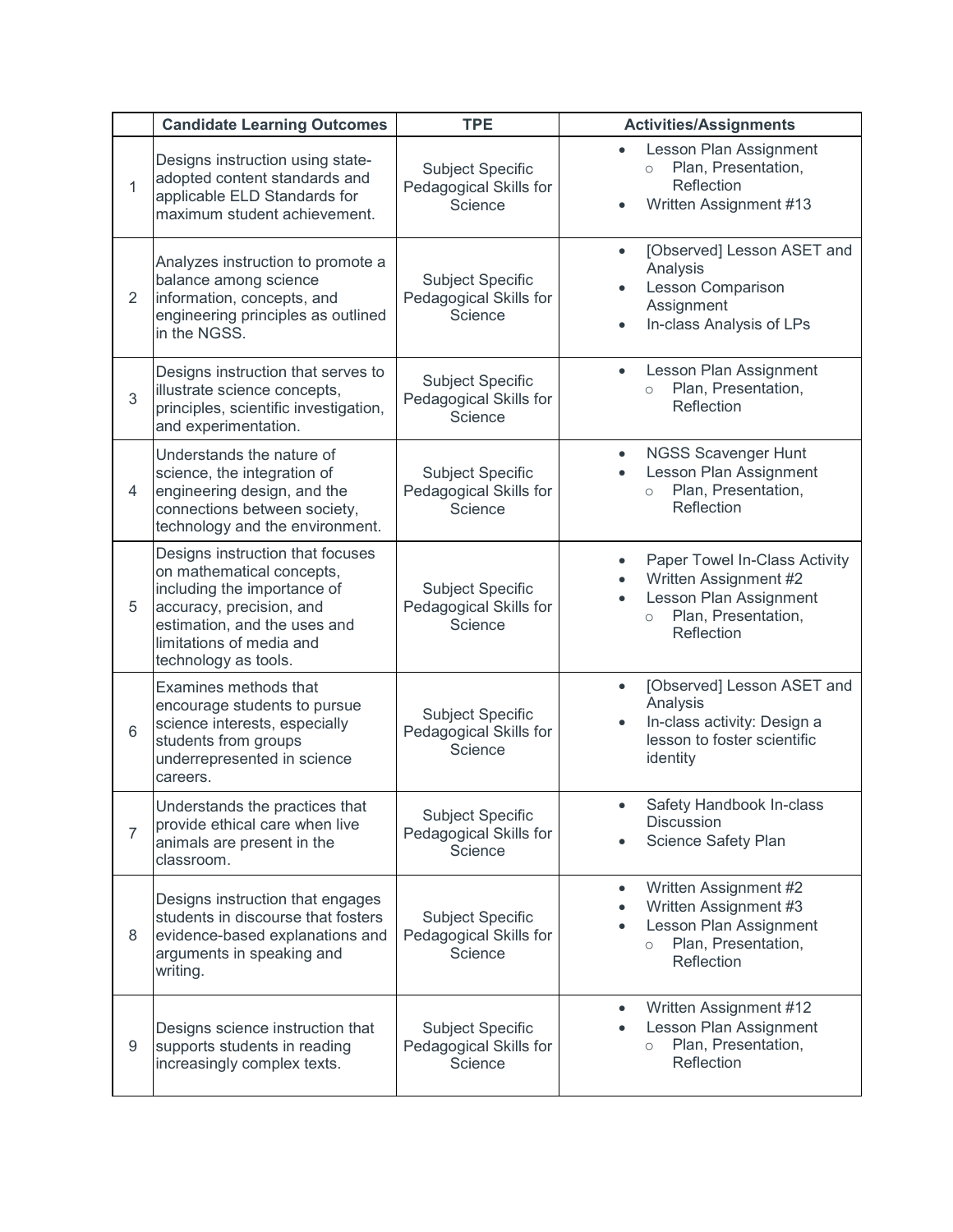| 10 | Understands how to lead students<br>during investigations and<br>experiments, teaching them<br>multiple ways to record, scientific<br>data, including the use of<br>mathematical<br>symbols. Establishes safe<br>practices and procedures for safe<br>use and care of equipment and<br>materials. | <b>Subject Specific</b><br>Pedagogical Skills for<br>Science | Paper Towel In-Class Activity<br>• "Talking Science" In-Class<br>Activity<br>Safety Handbook In-class<br><b>Discussion</b><br>• Science Safety Plan |
|----|---------------------------------------------------------------------------------------------------------------------------------------------------------------------------------------------------------------------------------------------------------------------------------------------------|--------------------------------------------------------------|-----------------------------------------------------------------------------------------------------------------------------------------------------|
| 11 | Develops a plan to promotes safe<br>practices and procedures for safe<br>use and care of equipment and<br>materials in the science<br>classroom.                                                                                                                                                  | <b>Subject Specific</b><br>Pedagogical Skills for<br>Science | Safety Handbook In-class<br><b>Discussion</b><br>Science Safety Plan<br>$\bullet$                                                                   |

## **REQUIRED TEXT**

• Windschitl, Thompson, Braaten. (2018) Ambitious Science Teaching. Cambridge, [MA: Harvard Education Press.](https://www.amazon.com/Ambitious-Science-Teaching-Mark-Windschitl/dp/1682531627) (Links to an external site.)

## **COURSE CREDIT HOUR INFORMATION**

In the interest of providing sufficient time to accomplish the stated Course Learning Outcomes, this class meets the PLNU credit hour policy for a 3 unit class delivered over 15 weeks. Specific details about how the class meets the credit hour requirement can be provided upon request. (Based on 37.5 hours of student engagement per credit hour, the total # of student engagement for this course is approximately, 112.5 hours.)

### **ASSESSMENT AND GRADING**

**Note:** Clearly define a grading policy to avoid any confusion concerning expectations. It is most helpful if at least two things are present: 1) a point distribution and 2) a grading scale.

Student grades will be posted in the Canvas grade book no later than midnight on Tuesday of each week beginning in Week Two of this course. It is important to read the comments posted in the grade book as these comments are intended to help students improve their work. Final grades will be posted within one week of the end of the class. Grades will be based on the following:

#### **Standard Grade Scale Based on Percentages**

| $ A\ 93-100 $ | $B+87-89$ | $C+77-79$ | $D+67-69$ | $F$ Less than 59 |
|---------------|-----------|-----------|-----------|------------------|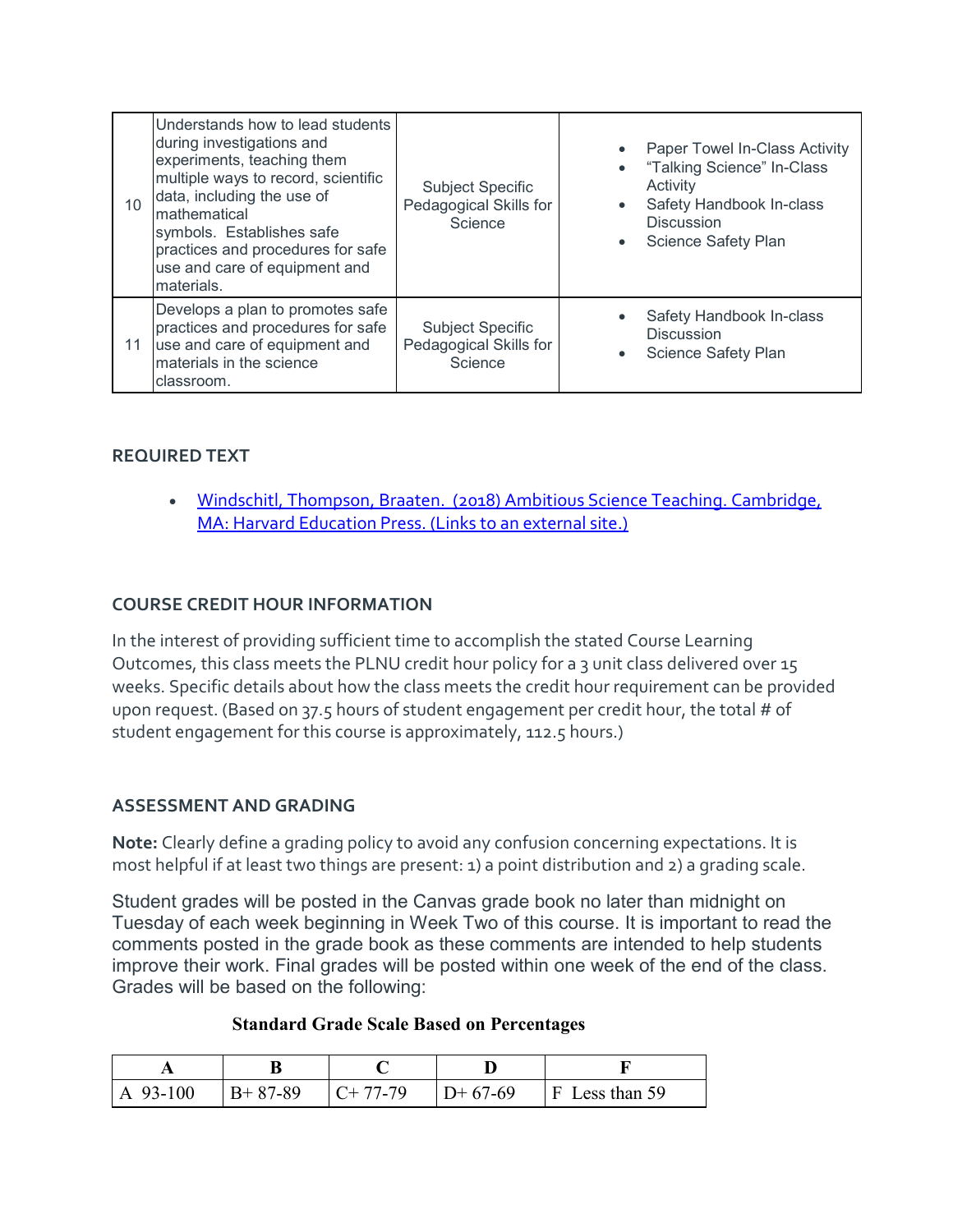### **Standard Grade Scale Based on Percentages**

| $A - 90 - 92$ | B 83-86       | $ C 73-76$                    | $\vert$ D 63-66 |  |
|---------------|---------------|-------------------------------|-----------------|--|
|               | $B - 80 - 82$ | $\lfloor C - 70 - 72 \rfloor$ | $D - 60 - 62$   |  |

## **STATE AUTHORIZATION**

State authorization is a formal determination by a state that Point Loma Nazarene University is approved to conduct activities regulated by that state. In certain states outside California, Point Loma Nazarene University is not authorized to enroll online (distance education) students. If a student moves to another state after admission to the program and/or enrollment in an online course, continuation within the program and/or course will depend on whether Point Loma Nazarene University is authorized to offer distance education courses in that state. It is the student's responsibility to notify the institution of any change in his or her physical location. Refer to the map on **[State Authorization](https://www.pointloma.edu/offices/office-institutional-effectiveness-research/disclosures)** to view which states allow online (distance education) outside of California.

## **INCOMPLETES AND LATE ASSIGNMENTS**

All assignments are to be submitted/turned in by the beginning of the class session when they are due—including assignments posted in Canvas. Incompletes will only be assigned in extremely unusual circumstances.

### **PLNU COPYRIGHT POLICY**

Point Loma Nazarene University, as a non-profit educational institution, is entitled by law to use materials protected by the US Copyright Act for classroom education. Any use of those materials outside the class may violate the law.

# **PLNU ACADEMIC HONESTY POLICY**

Students should demonstrate academic honesty by doing original work and by giving appropriate credit to the ideas of others. Academic dishonesty is the act of presenting information, ideas, and/or concepts as one's own when in reality they are the results of another person's creativity and effort. A faculty member who believes a situation involving academic dishonesty has been detected may assign a failing grade for that assignment or examination, or, depending on the seriousness of the offense, for the course. Faculty should follow and students may appeal using the procedure in the university Catalog. See [Academic PoliciesLinks](http://catalog.pointloma.edu/content.php?catoid=18&navoid=1278) to an [external](http://catalog.pointloma.edu/content.php?catoid=18&navoid=1278) site. for definitions of kinds of academic dishonesty and for further policy information.

### **PLNU ACADEMIC ACCOMMODATIONS POLICY**

While all students are expected to meet the minimum standards for completion of this course as established by the instructor, students with disabilities may require academic adjustments, modifications or auxiliary aids/services. At Point Loma Nazarene University (PLNU), these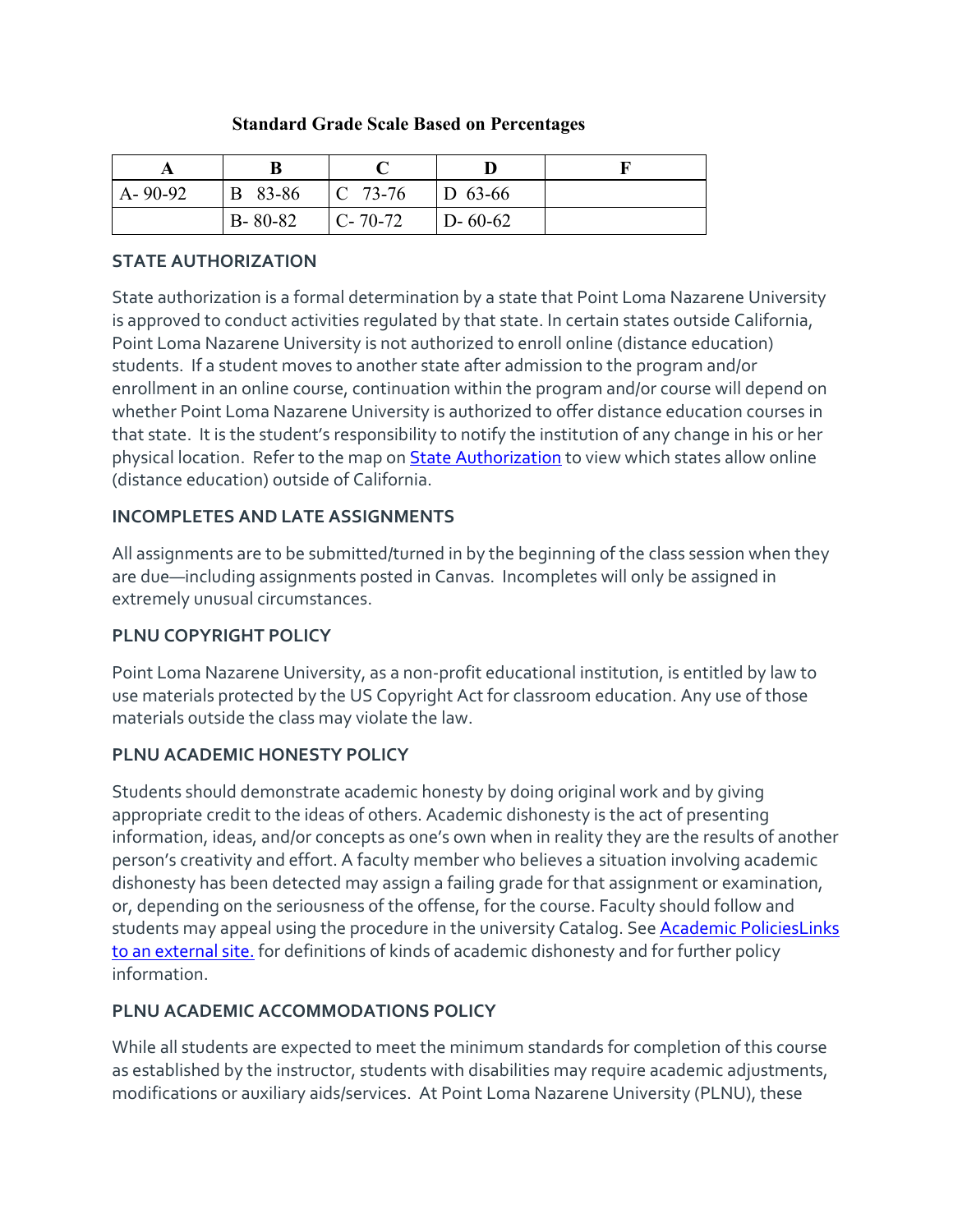students are requested to register with the Disability Resource Center (DRC), located in the Bond Academic Center. [\(DRC@pointloma.edu](mailto:DRC@pointloma.edu) or 619-849-2486). The DRC's policies and procedures for assisting such students in the development of an appropriate academic adjustment plan (AP) allows PLNU to comply with Section 504 of the Rehabilitation Act and the Americans with Disabilities Act. Section 504 (a) prohibits discrimination against students with special needs and guarantees all qualified students equal access to and benefits of PLNU programs and activities. After the student files the required documentation, the DRC, in conjunction with the student, will develop an AP to meet that student's specific learning needs. The DRC will thereafter email the student's AP to all faculty who teach courses in which the student is enrolled each semester. The AP must be implemented in all such courses.

If students do not wish to avail themselves of some or all of the elements of their AP in a particular course, it is the responsibility of those students to notify their professor in that course. PLNU highly recommends that DRC students speak with their professors during the first two weeks of each semester about the applicability of their AP in that particular course and/or if they do not desire to take advantage of some or all of the elements of their AP in that course.

# **PLNU ATTENDANCE AND PARTICIPATION POLICY**

Regular and punctual attendance at all synchronous class sessions is considered essential to optimum academic achievement. If the student is absent for more than 10 percent of class sessions (virtual or face-to-face), the faculty member will issue a written warning of deenrollment. If the absences exceed 20 percent, the student may be de-enrolled without notice until the university drop date or, after that date, receive the appropriate grade for their work and participation. In some courses, a portion of the credit hour content will be delivered asynchronously and attendance will be determined by submitting the assignments by the posted due dates. See [Academic PoliciesLinks](http://catalog.pointloma.edu/content.php?catoid=18&navoid=1278) to an external site. in the Undergraduate Academic Catalog. If absences exceed these limits but are due to university excused health issues, an exception will be granted.

# **Asynchronous Attendance/Participation Definition**

A day of attendance in asynchronous content is determined as contributing a substantive note, assignment, discussion, or submission by the posted due date. Failure to meet these standards will result in an absence for that day. Instructors will determine how many asynchronous attendance days are required each week.

### **SPIRITUAL CARE**

Please be aware PLNU strives to be a place where you grow as whole persons. To this end, we provide resources for our students to encounter God and grow in their Christian faith. If students have questions, a desire to meet with the chaplain or have prayer requests you can contact the [Office of Spiritual Development](https://www.pointloma.edu/offices/spiritual-development) Links to an external site.

# **USE OF TECHNOLOGY**